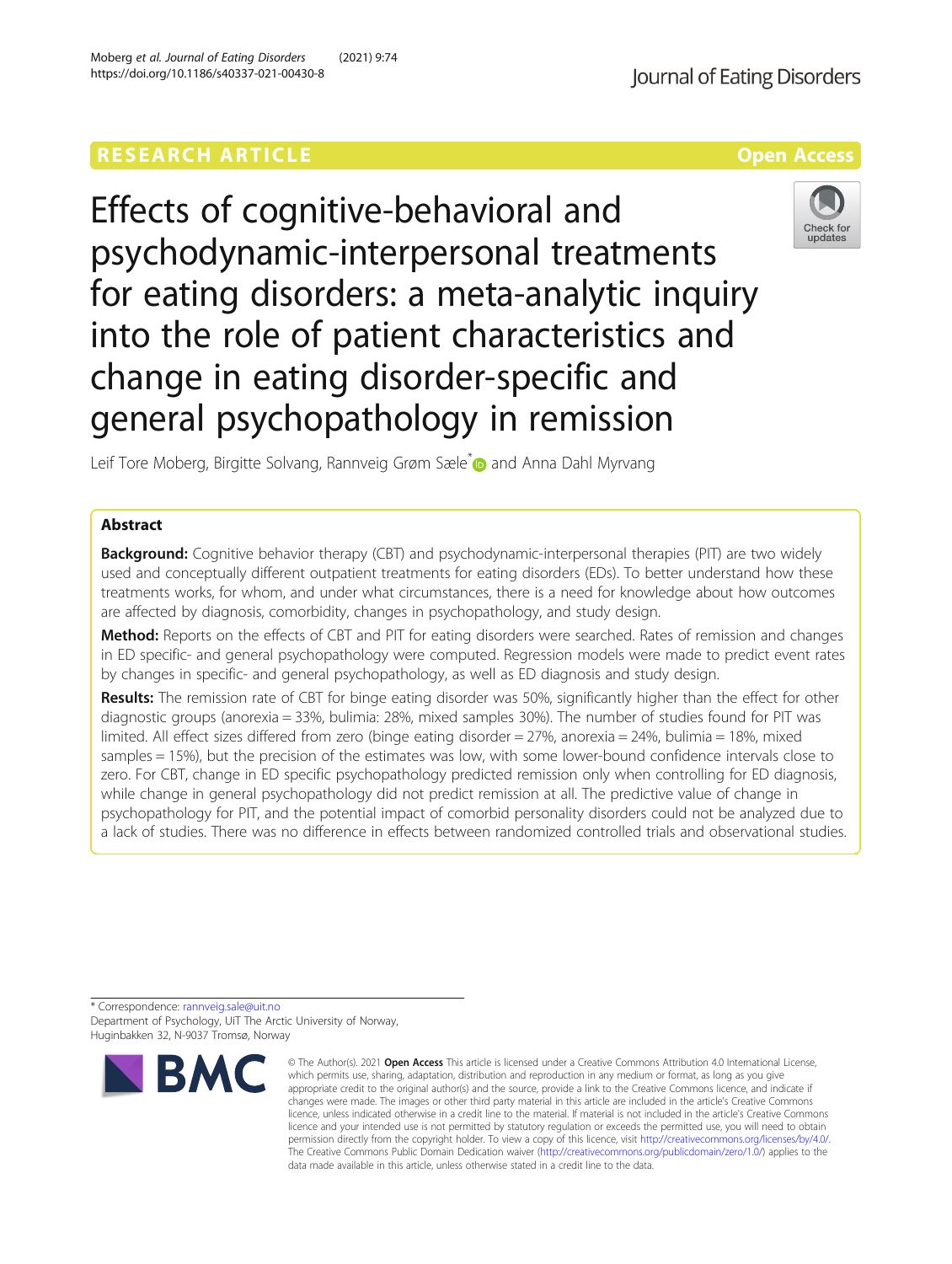Conclusions: CBT showed consistent remission rates for all EDs but left a substantial number of patients not in remission. Extant evidence suggest that PIT is not consistently effective in achieving remission for patients with EDs, although this finding is uncertain due to a small number of eligible studies. A group of patients with eating disorders may, however, require therapy aimed at strengthening deficits in self functions not easily ameliorable by cognitive behavioral techniques alone. Further research should be aimed at identifying treatment interventions that helps patients change behavior, while strengthening self-functions to substitute eating-disordered behavior in the long-term.

# Plain English summary

To help people with eating disorders (EDs) recover it is important to know what makes therapies effective or not. Therefore, we summarized the effects of two common therapies for eating disorders, cognitive behavior therapy (CBT) and psychodynamic-interpersonal therapy (PIT) and examined how ED diagnosis, comorbid personality disorder and changes in psychopathology could influence ED remission. We found that CBT was most consistently effective, with about 1/3 of patients in remission for anorexia, bulimia, and mixed samples, and 50% for patients with binge eating disorder. The effects of PIT were uncertain due to a lack of studies and could be only marginally effective. In CBT, changing the patients' eating disordered thoughts or their depression or anxiety was not associated with ED remission. We discuss why this may be and suggest that CBT may be more effective because it manages to engage a subgroup of patients who are motivated to change and less depressed or anxious. Thus, patients with more severe symptoms may benefit less. We conclude that CBT may be necessary to help people recover from eating disorders, but that some patients may still require interventions aimed at strengthening selffunctions to substitute eating disordered behavior in the long-term.

Keywords: Eating disorders, Cognitive-behavioral therapy, Psychodynamic therapy, Interpersonal therapy, Treatment effect, Psychopathology, Remission, Meta-analysis, Regression

#### Background

The process of psychotherapy for eating disorders (EDs) are complicated by several features of these multifaceted psychiatric states. Rates of dropout from treatment range from 20 to 73%, and patients often have chronic courses of illness [\[1](#page-10-0), [2\]](#page-10-0). EDs are associated with significant medical complications [[3\]](#page-10-0), and increased mortality [[4\]](#page-10-0). There are different theoretical understandings of EDs, pertaining to their etiology and maintaining factors, and thus how best to address the difficulties patients face in treatment.

Although different diagnostic criteria are listed in the Diagnostic and Statistical Manual of Mental Disorders, (DSM-5) [\[5](#page-10-0)] for three discrete subtypes of EDs; anorexia nervosa (AN), bulimia nervosa (BN), and binge eating disorder (BED), diagnostic crossover between these diagnoses over time is a common phenomenon  $[6, 7]$  $[6, 7]$  $[6, 7]$ . Adding to the complexity of the clinical state of the patient with an ED are varying degrees of interpersonal difficulties and other comorbid psychiatric states, making several clinical features relevant to treatment and prognosis. Personality disorders (PDs) have been estimated to be comorbid with AN and BN in 50% of the cases [[8\]](#page-10-0). Also, a large comorbidity survey for EDs [[9](#page-10-0)] showed high rates of comorbid disorders (depressive, anxiety and substance use) across ED diagnoses (56% for AN, 94% for BN and 78% for BED). For patients with EDs, psychiatric comorbidities [\[10](#page-10-0)], and interpersonal difficulties, e. g. in the form of excessive social dominance, coldness, selfsacrifice or non-assertiveness [[11](#page-10-0)] are associated with poor outcomes of psychotherapy, and persistence of eating-disordered symptoms.

Two historically prominent theoretical frameworks for understanding the psychopathology present in EDs are (a) the cognitive-behavioral model, adapted to the symptomatology and clinical presentations of EDs [\[12](#page-10-0), [13](#page-10-0)] and (b) the psychodynamic  $[14]$  or interpersonal  $[15]$  $[15]$  $[15]$ models converging on the emphasis of the role of others in the development of the self, and relating psychopathology to a developmentally based deficit in selffunctions. Regarding the treatment of EDs, these two traditions are distinguished by the extent to which they target eating-disordered cognitions and behaviors - what makes EDs special, or aspects of self-functions that are pertinent to all psychiatric disorders. The focus of this meta-analytic review was the treatment effects of these theoretically different treatment approaches.

According to the transdiagnostic cognitive-behavioral model of EDs [\[13](#page-10-0)], eating-disordered behaviors are aimed at controlling body weight and shape, and include dietary restriction, and compensatory strategies such as laxative use, vomiting and excessive exercise. For some these efforts results in occasional loss of control, characterized by subjective or objective episodes of binge-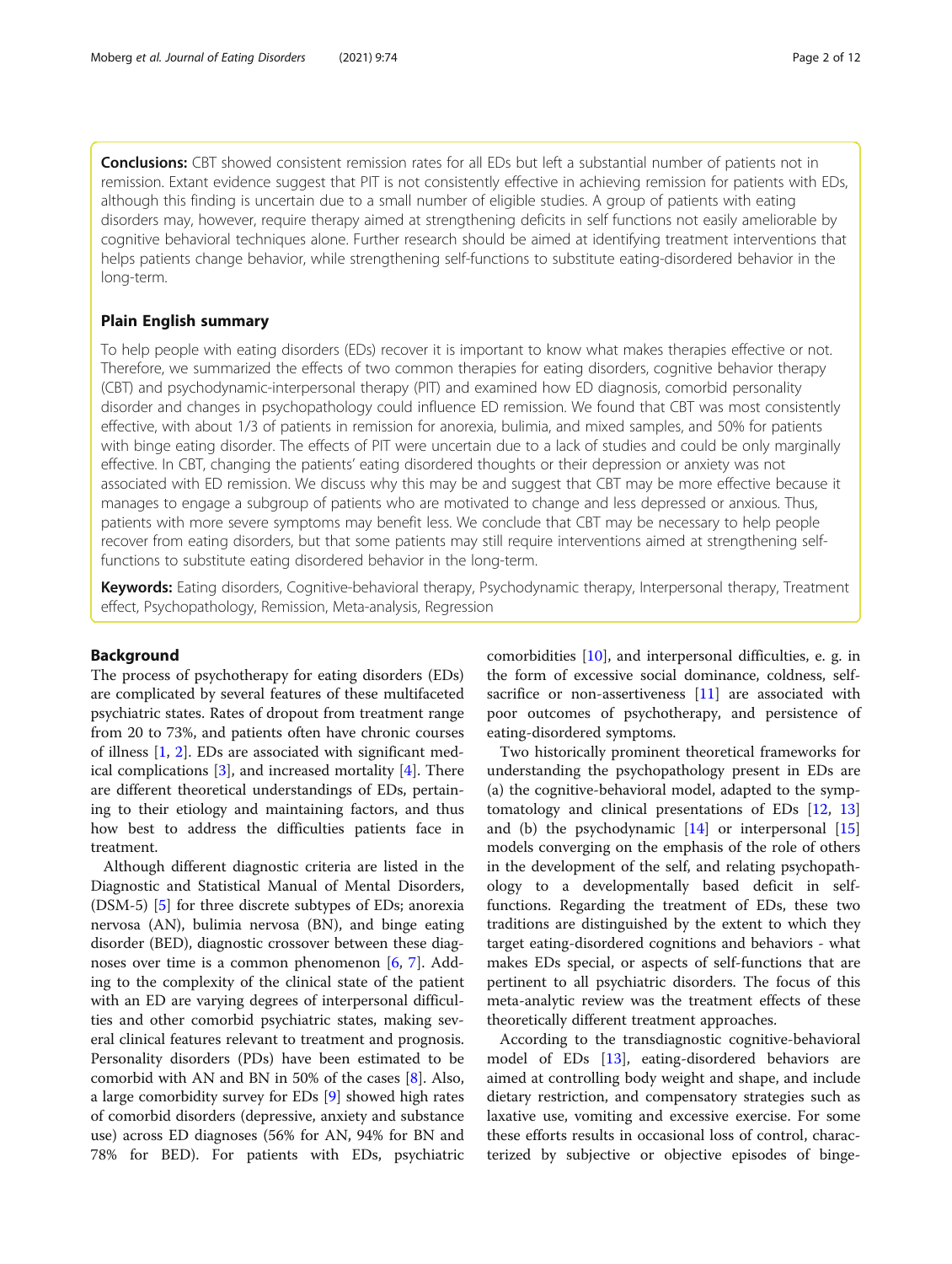eating. All eating disordered behaviors are assumed to be driven by the core eating-disordered cognitions, i.e., the over-evaluation of shape and weight, and their control. For patients with EDs, self-evaluation is based largely on the extent to which they can control their shape and weight. The cognitive and behavioral traits are assumed to be mutually reinforcing and selfperpetuating maintaining mechanisms seen in AN, BN and BED [[13\]](#page-10-0). Cognitive behavioral therapies aim to modify the cognitive triangle consisting of thoughts, emotions, and behavior by means of cognitive restructuring, and actively altering behavioral patterns [\[16,](#page-10-0) [17\]](#page-10-0).

On the other hand, EDs can be regarded as disorders of the self. Psychodynamic and interpersonal theories have emphasized that deficiencies in self-cohesion, selfworth and self-agency challenge a person's ability to contain emotional experiences and needs as real and legitimate, and understanding the affective, motivational, and cognitive states of the self and others [\[18](#page-10-0)–[20\]](#page-10-0). Manifestations of these deficiencies may include emotion dysregulation, interpersonal difficulties [[21\]](#page-10-0) and eating disordered behavior [\[22](#page-10-0), [23\]](#page-11-0). In people with EDs deficient self-functioning has been associated with general psychopathology such as anxious and depressive features [[24,](#page-11-0) [25\]](#page-11-0). Eating disordered behaviors have been found to be effective strategies for regulating emotions [\[26](#page-11-0)] interpersonal relations and sense of self-worth and -agency [[27,](#page-11-0) [28](#page-11-0)]. Experienced emotional distress may thus be an important maintaining factor, linking deficiency in the patient's self-functions with the ED specific cognitive and behavioral features of EDs. The aim of psychodynamic-interpersonal therapy is to heighten the patient's awareness, acceptance, and tolerance of affective experiences. Furthermore, the aim is to help the patient to integrate and contain previously disavowed affective and motivational content into the sense of self [\[14](#page-10-0)].

The National Collaborating Centre for Mental Health [[29\]](#page-11-0) recommends outpatient psychotherapy as a firstline treatment for EDs. Symptom-focused CBT is recommended for AN, BN and BED. For AN, it is also recommended using psychodynamic or interpersonal therapy approaches, but no specific therapy is recommended over another.

Treatment effects for CBT relative to other treatments have been established through several meta-analyses of randomized controlled trials (RCTs). CBT has demonstrated effectiveness in reducing eating-disordered cognitions [\[30](#page-11-0)] depressive symptoms [\[31\]](#page-11-0) and increasing quality of life [\[32](#page-11-0)]. Furthermore, reduction of ED psychopathology predicted the reduction of behavioral symptoms for BN and BED samples [[30\]](#page-11-0), and reduction of binge/purge symptoms have been found to predict greater reduction of depressive symptoms in BN samples receiving CBT, compared to other treatments [\[31](#page-11-0)]. These findings lend preliminary support for the cognitive-behavioral model of EDs, and thus the core behavioral and cognitive symptoms as principal targets of therapeutic interventions.

Inferences as to the effect of other specified therapeutic approaches have, however, been difficult to make from meta-analyses of RCTs, e.g., [\[30](#page-11-0)–[35](#page-11-0)] because effect sizes have been based on differences between treatment arms containing heterogenous interventions (e.g. different combinations of active experimental treatments, multimodal interventions and different variants of treatment as usual or active psychotherapy control conditions). Rates of ED remission, in terms of abstinence from ED behaviors have, however been synthesized in two meta analyses of RCTs for BN [\[36](#page-11-0)] and BED [\[37](#page-11-0)]. For BN, the rate was 30% and for BED 45%. Such figures are to date missing for AN. CBT was found to yield the highest ED remission rates for BN and interpersonal therapy for BED.

While RCTs are widely regarded as the gold standard for establishing the efficacy of a psychotherapy, concerns have been raised that some features of RCTs may compromise their external validity, e.g., restrictive patient inclusion criteria regarding comorbidity and other psychopathology, and strict adherence to a predefined therapy protocol [[38\]](#page-11-0). Knowing the wide range of problems often associated with EDs, the standardization of both presenting problems and therapy protocol may prevent generalization of therapy outcomes to real-world clinics. Including observational studies from real-world clinical work allows for a comparison between the results of the different research approaches and can inform on how the efficacy of therapies established through RCTs translate to real-world clinical settings.

Knowledge is to date incomplete as to the effects of treatment alternatives to CBT, and the extent to which they work differently from CBT. Specifically, the existing literature on the treatment of EDs lacks meta-analytic reports and discussions on the effect of cognitive behavioral therapy and psychodynamic-interpersonal therapy in comparison, where 1) outpatient psychotherapy is the only intervention patients receive, and 2) each treatment modality is searched for specifically and thoroughly and 3) the impact of psychological changes on ED remission is assessed. Given the high rates of interpersonal problems and psychiatric comorbidity in ED presentations, and because anxious and depressive features may be linked to and maintain symptoms, it is important to understand the contribution of changes both in ED specific and general psychopathology to ED remission. Also, knowing the role of change in psychopathology following different psychotherapeutic approaches could help inform which aspect of psychopathology are most closely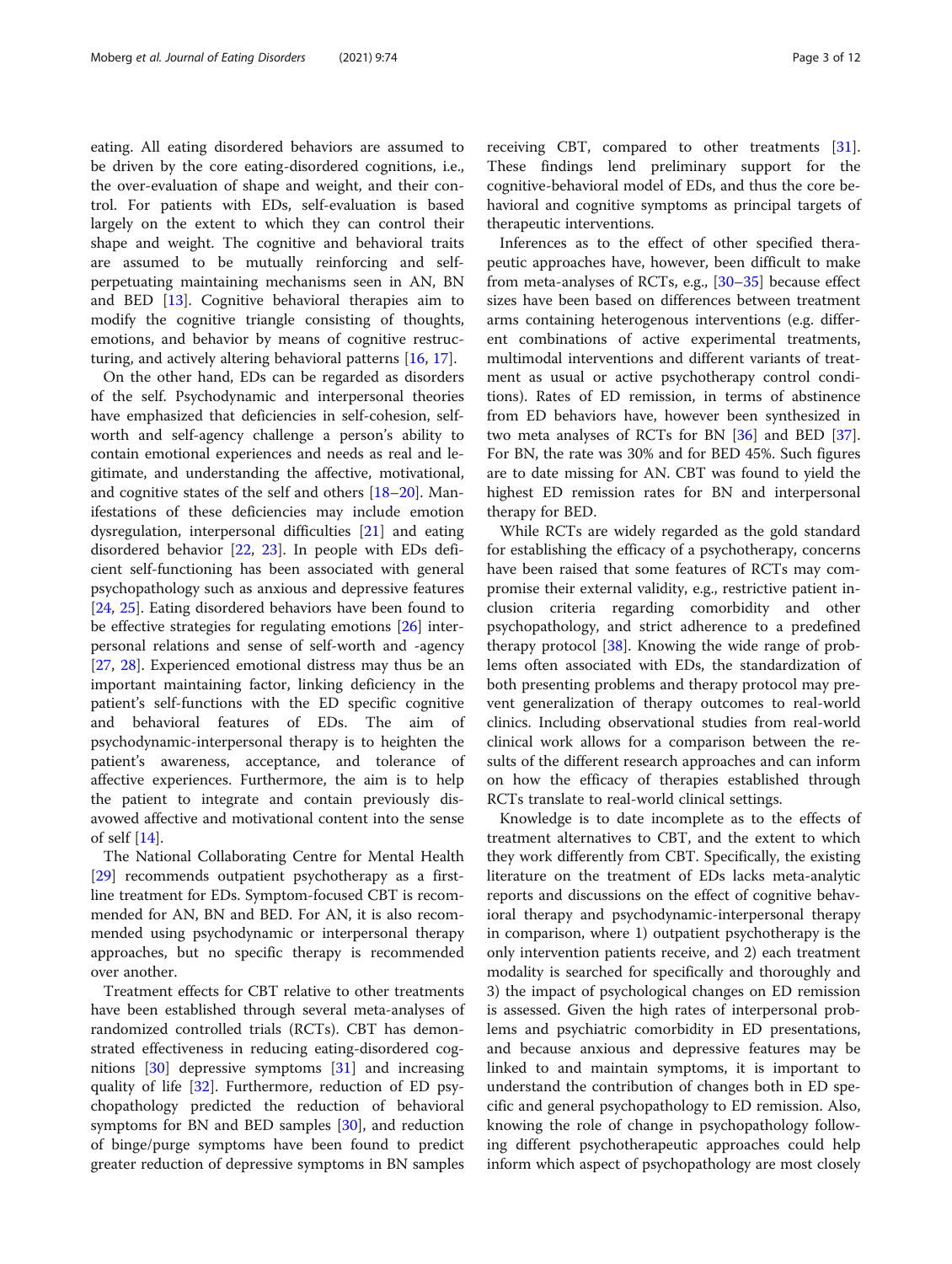related to ED remission and how to target them most effectively.

The aim of this meta-analytic review is therefore to shed light on how these two specific and conceptually different treatment approaches work for patient samples with varying presentations of EDs in both RCTs and observational studies. To this end we raise three research questions:

- 1. What are the rates of ED-remission for CBT and PIT in outpatient settings, and do they differ between ED-diagnoses and people with/without PDs?
- 2. How does change in ED specific and general psychopathology affect ED remission?
- 3. How does study design (RCT vs. observational studies and follow-up time) affect the observed ED remission rates?

### Method

This meta-analytic review was reported in accordance with the Preferred Reporting Items for Systematic Reviews and Meta-Analyses guidelines [[39](#page-11-0)], and was submitted for pre-registration in February 2020 at the International Prospective Register of Systematic Reviews [\[40\]](#page-11-0). All analyses were planned before the systematic searches, literature review and data extraction were performed. However, some pre-registered analyses could not be performed due to a lack of studies containing the relevant treatment arms, variables, and outcomes. Between-group effect sizes comparing CBT and PIT could not be synthesized as planned. Furthermore, mediation analyses with change scores, and interaction analyses with treatment approaches and patient characteristics could not be performed.

#### Search strategy

Electronic databases that were searched were PsycInfo, Embase, Medline, Proquest Dissertations and Theses, and Cinahl. The searches were performed the 12.02.2020. Three search strings were constructed for the constructs "eating disorders", "cognitive behavior therapy", and "psychodynamic-interpersonal therapy", respectively, each string consisting of several terms. The search strings representing the treatment approaches were first combined with the operator OR, then combined with the construct "eating disorder" with the operator AND. The complete search strategy is attached in Additional file [1](#page-10-0): appendix B.

### Study selection and data management

Reports were pooled across databases and reviewed. Data from included studies were extracted by the first and second author independently. By the end of data extraction, results from the two authors were crosschecked. Discrepancies in results were solved by

checking articles for the correct values. As EDs first was included as an independent chapter in DSM-3 in 1980, records older than 1980 were excluded.

# Primary study risk of bias assessment

Results of meta-analyses are susceptible to biases inherent in the design of the primary studies used. In the present meta-analysis, the studies included were rated using the quality assessment tool for quantitative studies (QATQS), developed by the Effective public health practice project [[41\]](#page-11-0). This is a validated quality assessment tool used to rate the methodological quality of primary studies on 7 domains; selection bias, study design, confounders, blinding, data collection methods, withdrawals and drop-outs, intervention integrity, and data analyses, along with a global quality rating. The methodological strength of each domain is rated as strong, moderate, or weak, according to standardized criteria. Furthermore, measures were taken to reduce the impact of detection bias and attrition bias especially. To reduce inflation of effect sizes due to attrition bias, intention-to-treat analyses (ITT) were always used for ED remission, i.e., the number of patients in remission were compared to the number of patients randomized/admitted to treatment to begin with. Thus, patients who dropped out of treatment were always considered not in remission. Furthermore, primary studies are likely to contribute to detection bias if the definition of the desired outcomes of interventions are based on subjective ratings. Using objective criteria reduces this problem [[42\]](#page-11-0). Therefore, definitions of remission based on non-blinded clinician ratings of clinically significant change, significant improvement or absence of an ED diagnosis were considered to contribute to detection bias.

#### Eligibility criteria

During screening, all references to original papers on the treatment of EDs were considered for full text review, whether published or unpublished. To be considered eligible for final inclusion, the reports had to

- Provide information to calculate the event rate for the proportion of patients in ED remission
- Include a clinical trial of efficacy or observational study of treatment effectiveness
- Include at least one psychotherapeutic intervention that had a cognitive-behavioral focus or a psychodynamic-interpersonal focus
- Be directed to outpatients with a diagnosed ED.

Exclusion criteria in the full-text review were: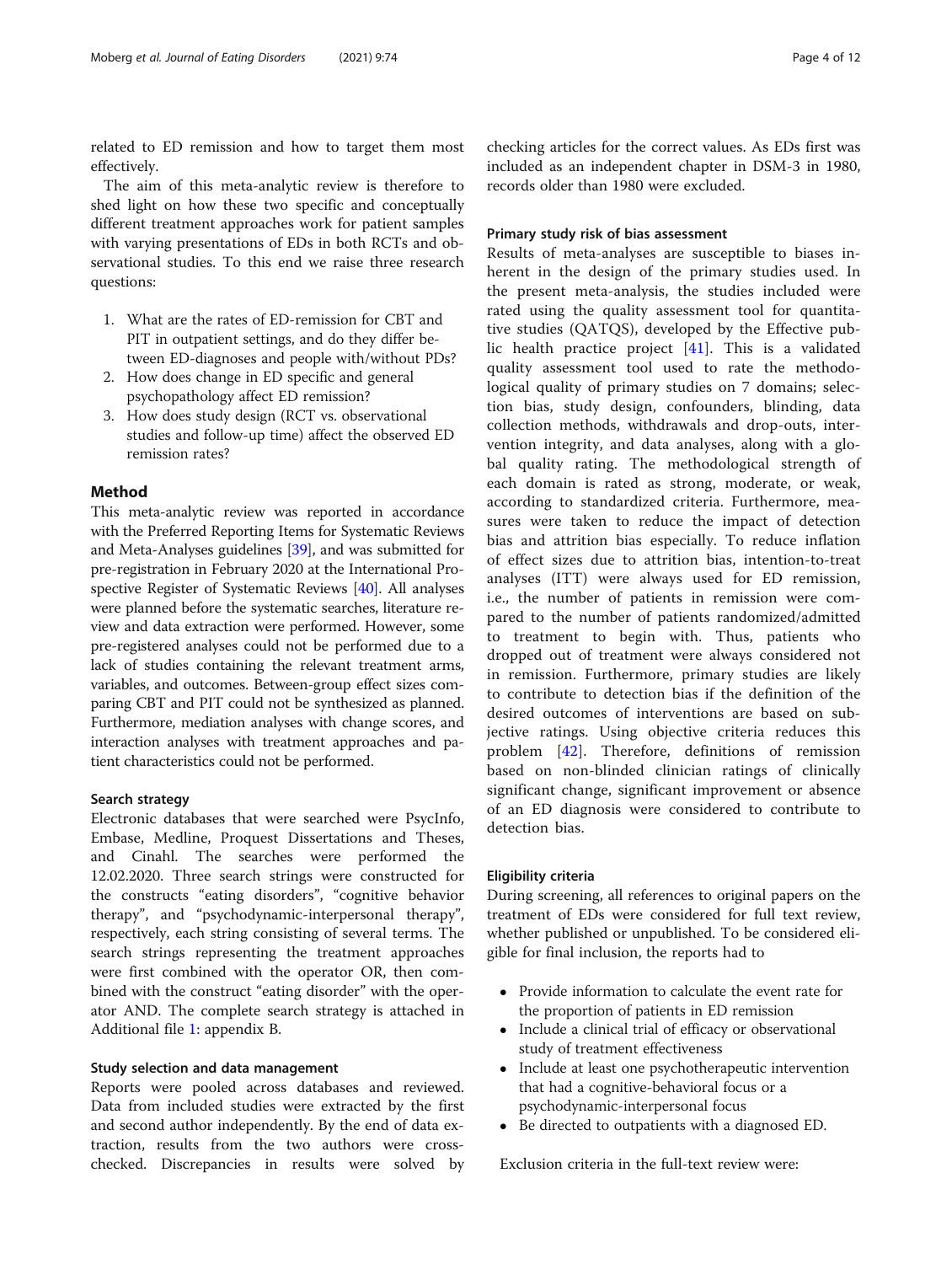- Multimodal therapies combining, e.g., milieu therapy, medication, exercise; treatments combining aspects of CBT and PIT.
- Interventions not targeting the cognitive or psychodynamic-interpersonal aspects of EDs, e.g., exposure and response prevention, dietary advice or specialist supportive clinical management
- Treatments broader in scope than CBT or PIT, e.g., dialectical behavior therapy, and acceptance and commitment therapy.
- Unavailability of data to calculate effect sizes based on ITT, i.e., only data for completers were given.
- Ratings of ED remission was subjective, or used any other definition than abstinence for 28 days for BN and BED, and weight restoration to 85% IBW or a minimum BMI of 17.5 for AN.

# Data extraction and coding

### Effect size calculation

All effect sizes were coded across two time-points: Pretreatment (t0) and 12 months follow-up (t1). Because relapse rates are high for EDs, 12 months follow up was used to assess treatment effects that can be said to be stable over time. If outcome assessments were available for several time-points after the end of treatment, the time-point closest to 12 months was prioritized. If follow-up assessment was unavailable, end of treatment assessment was used and coded as 0.

#### Primary outcome variable

The number of patients intended to be treated at t0, and the number of patients in ED remission at t1 were extracted. ED remission was defined as the proportion of patients in the treated sample that has undergone weight normalization (AN-samples), cessation of compensatory behaviors (AN- and BN-samples), and cessation of bingeing at t1 (BN- and BED-samples). Patients unavailable for follow-up were considered not in ED remission.

#### Treatment approaches

Effect sizes were calculated for cognitive-behavioral therapy or psychodynamic-interpersonal therapy separately. The CBT approach was included and coded based on the focus on dysfunctional thoughts, beliefs and attitudes regarding eating, body shape and weight, and how these relate to behavior and emotions. The PIT approach was included and coded according to the definition by Blagys & Hilsenroth  $[43]$  $[43]$ .

# Predictors

Change in psychopathology Furthermore, two secondary outcome variables were coded to be used as predictors for the main outcome variable, ED remission. Standardized within group changes in the form of Cohen's d, were computed based on means and standard deviations at t0 and t1, or from correlations or  $p$ -values for pre-post changes at t0 and t1. Computing Cohen's d, the correlation between the pre and post measures were set to .70, which is considered sufficiently close to the test-retest reliability of many psychometric scales [\[44](#page-11-0)].

For ED specific psychopathology, scales such as the Eating Disorder Examination (EDE) were preferred if primary studies reported several measures. This instrument consists of four subscales: restraint, eating concerns, shape concerns, and weight concerns, assumed to encompass the specific ED-psychopathology according to the cognitive-behavioral model of EDs. In studies where other instruments were used for measuring specific psychopathology, each subscale was evaluated in terms of relevance to ED specific psychopathology. Second, change in general psychopathology was quantified using assessment scales for depressive (e.g., BDI, HAM-D) or anxious (e.g., STAI-S, STAI-T, HAM-A) symptomatology. In cases where several subscales were reported, composite change scores were made from subscale scores measuring specific or general psychopathology.

Patient characteristics First, ED diagnosis was coded as either AN, BN, BED, or mixed samples. Second, comorbidity was coded as the percentage of patients in the treated sample with a PD diagnosis.

Study design To address the question whether results are comparable between RCTs and observational studies, study design was coded for each sample. The studies were coded as either RCTs or observational studies. Furthermore, as the follow-up time for ED remission varied in the studies, the time from end of treatment to followup were coded in the unit of months. Assessments at 12 months follow-up were always used if available. If not, the assessment time closest to 12 months was preferred.

# Data synthesis and meta-analysis

Meta analyses were performed by using the Comprehensive Meta-Analysis Software version 3 [\[45](#page-11-0)]. All metaanalytic models were constructed with effect sizes weighted by their inverse variance, assuming random effects, as is recommended when the true treatment effects reported by studies are expected to vary  $[46]$  $[46]$ .

To answer question 1, within-group summary effect sizes were calculated for individual treatment arms where CBT or PIT were delivered, using event rates for the proportion of patients in ED remission. Because effect sizes were derived from studies with different designs and patient samples, significant statistical heterogeneity was expected and subjected to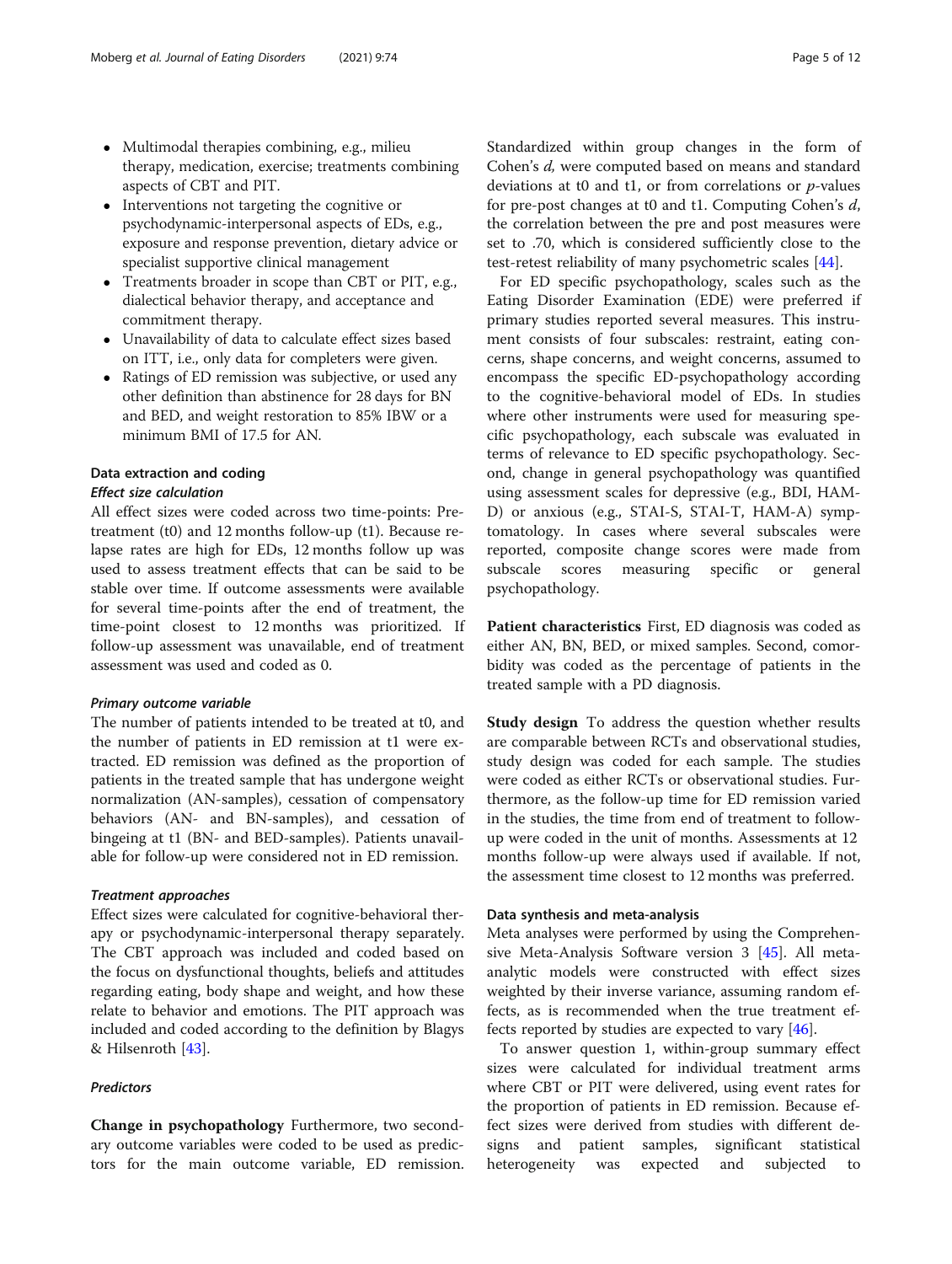examination. Specifically, effect sizes were calculated for each of the ED diagnoses and differences between diagnoses statistically assessed.

To answer question 2, Cohen's d for pre-post changes in psychopathology were computed and the impact of change in ED specific- and general psychopathology on ED remission was assessed for each of the ED diagnoses. The values of change scores were centered as is recommended for continuous variables used in multiple regression with categorical variables [\[47](#page-11-0)]. Regression models were made for each treatment approach, where ED remission rates were independently predicted by change scores. Furthermore, the relative importance of each hypothesized mediator was examined by comparing their respective regression coefficients, the variance explained by, and significance of the addition of this variable to the model. Also, ED diagnosis was assessed as a potential moderator of these effects.

To answer question 3, regression analyses of ED remission on study design (RCTs vs observational) and follow-up time were performed, and regression coefficients and variance explained statistic assessed.

### Publication bias assessment

One vulnerability of meta-analyses is the potential presence of publication bias, i.e., if studies with weak or nonsignificant effects are not published and therefore not included in the analysis. Publication bias has been identified as a problem in both psychological and medical research [[48\]](#page-11-0) but is unreliable to test with one method

only. The use of several methods is therefore recommended [\[49](#page-11-0)]. To test for publication bias, we used funnel plots to visually assess the presence of publication bias and Egger's regression for examining correlations between sample size and estimated effect sizes [\[50](#page-11-0)]. Using the Duvall and Tweedie's Trim and fill method [[51\]](#page-11-0) for imputing missing studies, the adjusted effect sizes for CBT and PIT were examined for all outcomes.

# Results

# Study characteristics

Figure 1 displays the results from the systematic literature searches and the following review process. Table E1-E4 in Additional file [1](#page-10-0): Appendix E contains complete descriptions of characteristics for all included studies, and a complete reference list of included studies is attached in Additional file [1](#page-10-0): appendix A. After removal of irrelevant reference types (e.g., qualitative studies, books, reviews, comments, editorials, and papers in other languages than English), 3111 references were screened for eligibility.

# Risk of bias assessment

Definitions of ED remission varied widely across studies, even within diagnostic categories. Two hundred nineteen studies were excluded because outcome measures were not relevant or did not pass the risk of bias assessment. Of these, 60 met all inclusion criteria and had relevant outcomes but were excluded because they were deemed as having high risk of detection bias. Most of

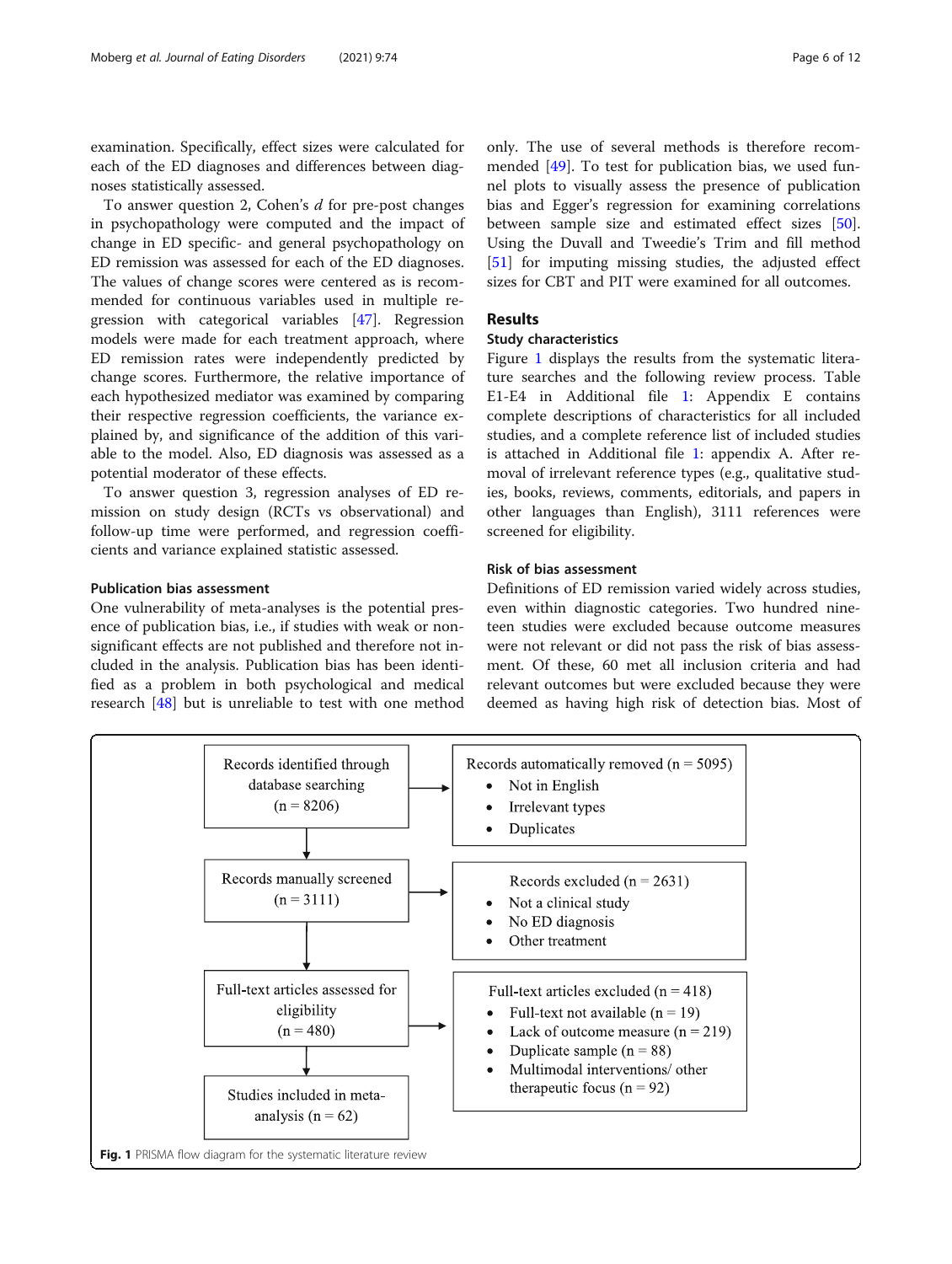these studies used other criteria relating to time of abstinence, did not state the length of abstinence, defined ED remission as absence of the presenting diagnosis, or used other qualitative categories such as "good outcome" or "significantly improved". After full text review, 62 studies, with 76 samples met the inclusion criteria. Table 1 displays characteristics of the sample of studies included in analyses.

Of the included studies, 23 (37%) were rated with strong, 31 (50%) with moderate, and 8 (13%) with weak global methodological quality on the QATQS. In all included studies it was possible to calculate intent-to-treat remission rates; the therapies were sufficiently described and carried out and did not include any confounding interventions. The data collection, analyses, and integrity of intervention domains were therefore all rated as strong. Selection bias was the domain in which the most studies were rated as methodologically weak  $(k = 25,$ 40%). An equal number was rated with moderate quality, and 12 (20%) were rated as strong. For the design quality domain, 25 studies (40%) were rated with strong methodology, i.e., they were RCTs where the methods of randomization were clearly stated, 35 studies (57%) were rated as moderate (described as RCTs, but with an unclear method of randomization, or observational studies), 2 (3%) were rated as weak, i.e., allocation to treatment was not described. On the confounders domain 19 studies (30%) was rated as strong, i.e., RCTs which reported no statistical differences between groups at baseline, 37 studies (60%) as moderate, observational studies with no obvious confounders, and 6 studies (10%) as weak. On the drop-out domain, 12 studies (19%) were rated with strong, 39 (63%) with moderate, and 11 (18%) with weak methodological quality, i.e., with 40% or more of participants dropping out of treatment.

Table 1 Characteristics for the included samples and number of samples across variables  $(K = 76)$ 

| Variable           | Value         | k (samples) |  |  |
|--------------------|---------------|-------------|--|--|
| Treatment approach | <b>CBT</b>    | 66          |  |  |
|                    | PIT           | 10          |  |  |
| ED diagnosis       | AN            | 20          |  |  |
|                    | <b>BN</b>     | 19          |  |  |
|                    | <b>BED</b>    | 17          |  |  |
|                    | Mixed         | 20          |  |  |
| Proportion with PD | Percentage    | 10          |  |  |
| Design             | RCT           | 37          |  |  |
|                    | Observational | 39          |  |  |
| Follow-up time     | Continuous    | 71          |  |  |

Note. k number of samples, CBT Cognitive behavior therapy, PIT

Psychodynamic-interpersonal therapy, AN Anorexia nervosa, BN Bulimia nervosa, BED Binge eating disorder, Mixed Mixed diagnoses, RCT Randomized controlled trial, Observational Observational study

See Tables F1-F4 in Additional file [1](#page-10-0): Appendix F for the quality rating on each domain for each individual study.

# Treatment effects for CBT and PIT by ED diagnosis and comorbidity

The event rates for ED remission for CBT and PIT are presented in Table 2 for each of the eating disorders individually. For CBT, ED diagnosis was a significant independent predictor of logit event rate for remission  $(Q(3) = 25.53, p < .001)$ , explaining 29% of total variance. 50% of the patients with BED achieved remission, which is the highest remission rate among the ED diagnoses. Thus, CBT is most effective in treating BED compared to AN, BN and mixed diagnoses samples. For PIT, ED diagnosis did not significantly predict logit event rate for remission ( $Q(3) = 1.26$ ,  $p = .739$ ), and did not explain any of the variance. There were not enough studies  $(k = 10)$ distributed across treatments and diagnoses to evaluate how the proportion of patients with a comorbid PD in the sample affects remission rates.

# Meta-regression for remission on change in psychopathology

Table [3](#page-7-0) displays results of meta regression of logit event rates for remission on change in specific and general psychopathology. For CBT samples, remission rates were not significantly predicted by change in specific psychopathology  $(Q(1) = 3.71, p = .054)$ , leaving significant unexplained variance  $(Q(34) = 133.06, p < .001)$ . The amount of total variance explained by the model was 4%. Remission rates were not significantly predicted by change in general psychopathology  $(Q(1) = .00, p = .946)$ , leaving significant unexplained variance  $(Q(29) = 114.43$ ,

Table 2 Event rates for ED remission by treatment approach and diagnosis  $(K = 76)$ 

|            |                |                   | 95% CI |       |       |
|------------|----------------|-------------------|--------|-------|-------|
|            | k              | <b>Event rate</b> | Lower  | Upper | $I^2$ |
| CBT        |                |                   |        |       |       |
| AN         | 17             | .33               | .276   | .395  | 77%   |
| <b>BN</b>  | 15             | .28               | .224   | .339  | 29%   |
| <b>BED</b> | 15             | .50               | .424   | .568  | 0%    |
| Mixed      | 19             | .30               | .251   | .352  | 83%   |
| PIT        |                |                   |        |       |       |
| AN         | 3              | .24               | .120   | .431  | 52%   |
| <b>BN</b>  | 4              | .18               | .092   | .321  | 28%   |
| <b>BED</b> | $\mathfrak{D}$ | .27               | .129   | .492  | 0%    |
| Mixed      | 1              | .15               | .043   | .416  | 0%    |

Note.  $k$  = number of samples,  $l^2$  = the percentage of between-study heterogeneity not due to sampling error; AN Anorexia nervosa, BN Bulimia nervosa, BED Binge eating disorder, Mixed samples consisting of more than one ED diagnose, CBT Cognitive behavior therapy, PIT Psychodynamic-interpersonal therapy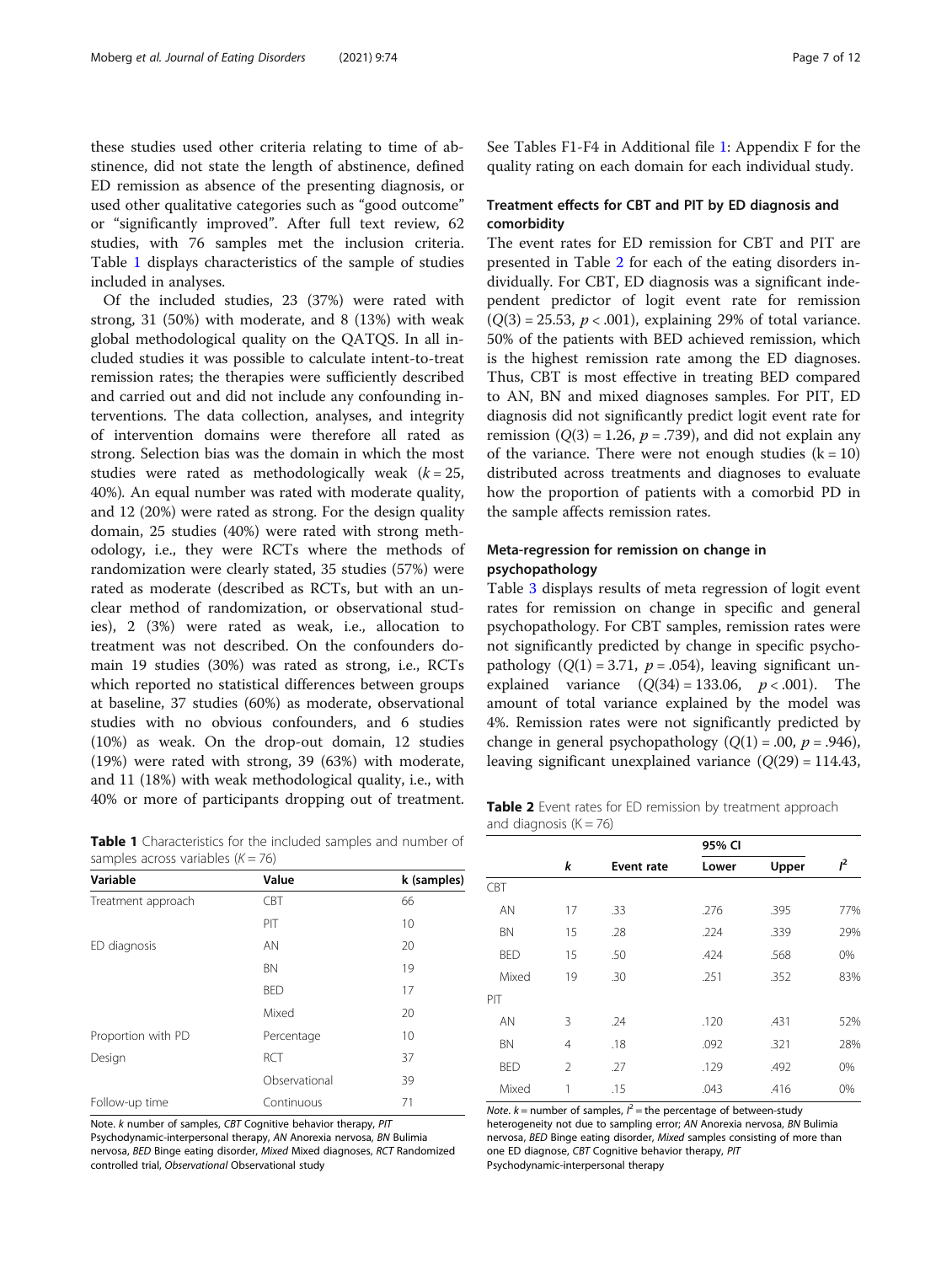#### <span id="page-7-0"></span>**Table 3** Meta regression of logit event rates for ED remission on change in psychopathology

|            | General change |        |          |       |       | ED specific change |    |      |         |       |       |      |
|------------|----------------|--------|----------|-------|-------|--------------------|----|------|---------|-------|-------|------|
|            |                |        | 95% CI   |       |       |                    |    |      | 95% CI  |       |       |      |
|            | K              | B      | Lower    | Upper | $R^2$ | D                  | Κ  | Β    | Lower   | Upper | $R^2$ | D    |
| CBT        | 31             | $-.03$ | $-.870$  | .812  | .00   | .946               | 36 | .42  | $-.073$ | .844  | .04   | .054 |
| <b>AN</b>  | $\overline{4}$ | $-.54$ | $-2.678$ | 1.605 | .00   | .623               |    | 1.36 | $-.093$ | 2.814 | .37   | .067 |
| <b>BN</b>  | 9              | .97    | $-.074$  | 2.015 | .46   | .069               | 8  | .40  | $-.444$ | 1.252 | .00   | .350 |
| <b>BED</b> | 8              | .03    | $-1.141$ | 1.192 | .00   | .965               | 9  | .11  | $-.527$ | .750  | .00   | .733 |
| Mixed      | 10             | .73    | $-.624$  | 2.082 | .13   | .291               | 12 | .41  | $-.053$ | .863  | .13   | .083 |

Note. k = number of samples; B = unstandardized regression coefficients;  $R^2$  = variance explained; p = significance level; AN Anorexia nervosa, BN Bulimia nervosa, BED Binge eating disorder, Mixed Samples consisting of more than one ED diagnose, CBT Cognitive behavior therapy

 $p < .001$ ). The amount of total variance explained by the model was 0%. Neither specific nor general change predicted remission for either of the diagnostic subgroups.

Because of nonsignificant coefficients for change in psychopathology and significant unexplained variance, the simple regression models were followed up with hierarchical regressions, testing ED-diagnosis as a potential moderator of the effect. Adding diagnostic subgroups to the model, ED specific change significantly predicted ED remission ( $B = .40$ ,  $p < .001$ ), and model fit was significantly increased  $(Q(3) = 42.05, p < .001)$ . The entire model  $(Q(4) = 48.54, p < .001)$ , explained 70% of the variance in ED remission.

A second model was also constructed for general change. Adding diagnostic subgroups to the model, general change did not significantly predict ED remission  $(B = .61, p = .073)$ . However, model fit significantly increased  $(Q(3) = 31.21, p < .001)$ , explaining 63% of the variance in ED remission.

For PIT samples, regression analyses of ED remission on ED specific and general psychopathology could not be performed due to an insufficient number of studies.

# Meta-regression for ED remission on design characteristics

Allocation to study (RCTs vs. non-RCTs) did not significantly predict logit event rate for ED remission  $(Q(1) =$ .47,  $b = -.102$ ,  $p = .495$ ), explaining 0% of the variance. Follow-up-time did not significantly predict logit event rate for remission  $(Q(1) = 1.88, b = .010, p = .171)$ , explaining 6% of the variance.

#### Publication bias assessment

Inspection of funnel plots (Additional file [1](#page-10-0): Appendix C, Fig. C1) and Egger's regression indicated that remission rates were similar in high-precision studies and low-precision studies, not indicative of publication bias. The Duvall and Tweedies trim and fill method suggested some adjustments in logit event rates for each of the treatment approaches but adjusting for publication bias did not significantly change the remission rates. For a report on publication bias assessment see Additional file [1:](#page-10-0) Appendix D.

### **Discussion**

This meta-analysis examined three research questions: First, we investigated the remission rates in outpatient CBT and PIT treatment for each of four ED diagnoses (AN, BN, BED, and mixed). We also wanted to investigate whether the results would differ between patients with/without PDs, but because of too few studies, this part of the question remains unanswered. Second, the predictive value of change in psychopathology for remission were examined; and third, the role of study design and follow-up time on the observed effects.

The results can be summarized as follows: For CBT, 66 samples were found, covering all the four different ED diagnoses. Remission rates for AN, BN and Mixed samples ranged from 28 to 33% with no significant difference between them. However, BED samples achieved a significantly higher ED remission rate of 50% with CBT. For PIT, a total of 10 samples were found. Remission rates ranged from 15 to 27% for the ED diagnoses, with no significant difference between them. Effects for the proportion of patients with PDs could not be estimated, due to lack of studies  $(k = 10)$  and an uneven distribution across treatment approaches and ED diagnoses. Reduction in ED specific- or general psychopathology did not independently predict higher rates of ED remission for CBT, all diagnoses taken together. However, when controlling for differences between diagnoses, change in ED specific-, but not general psychopathology emerged as a significant predictor of remission. Due to an insufficient number of studies, regression analyses of change in psychopathology could not be performed for PIT. Study design did not predict effect sizes for this sample of studies, nor did followup time.

# Treatment effects of CBT and PIT for remission by ED diagnosis

The remission rate of CBT for BED is 50% with confidence intervals (CIs) indicating effects of 42–57% which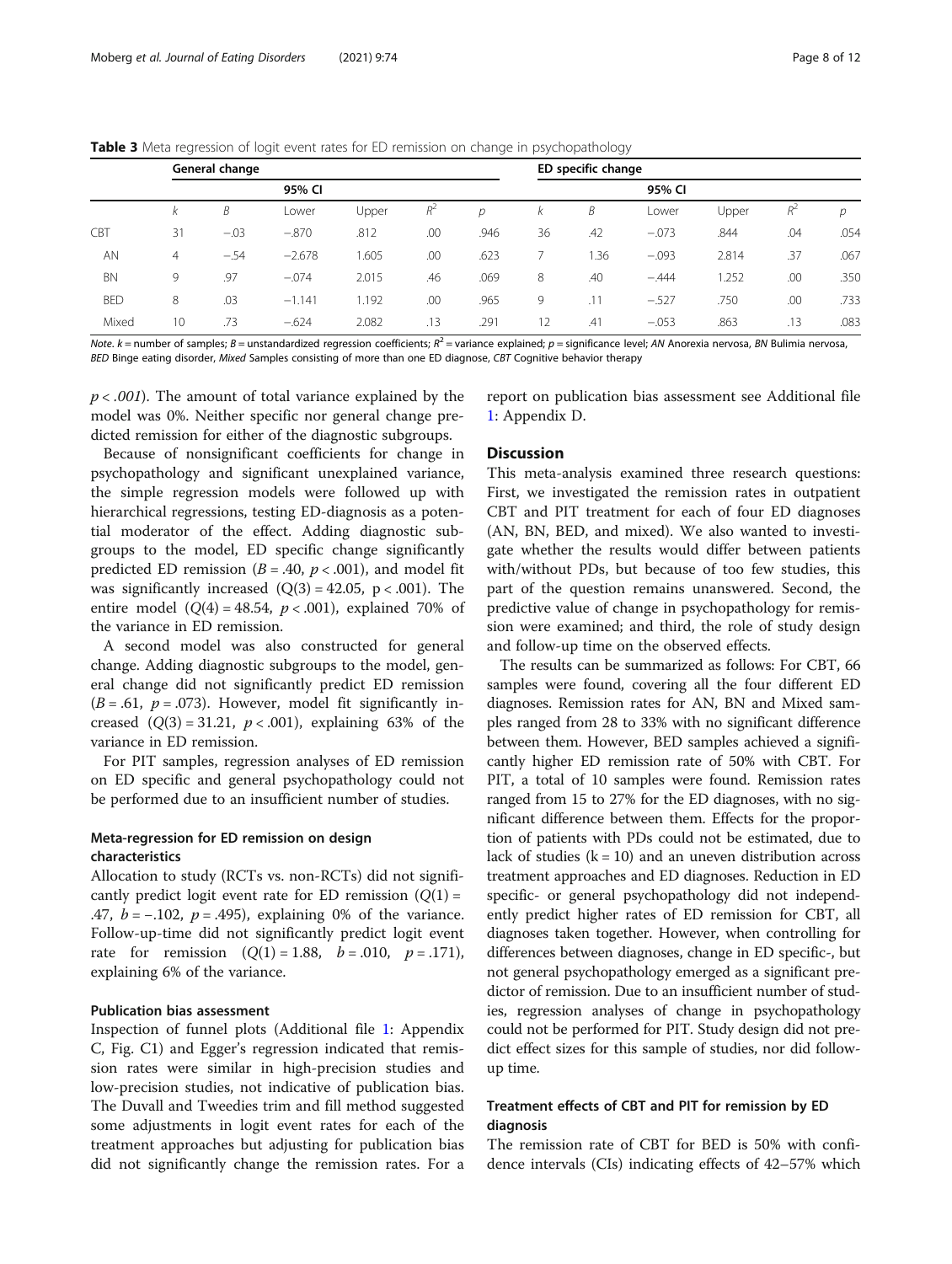is significantly higher than the effects for AN, BN and Mixed samples. Confidence intervals ranged from 22 to 28% and up to 34–40 for BN and AN, respectively. There was no significant difference between these diagnoses.

Regarding the effects of PIT, all estimates are significantly different from zero, but the precision of the estimates is low for all diagnoses. The true remission rates for PIT, indicated by lower-bound confidence intervals, may be as low as 4–12% (for mixed samples and BED, respectively). The upper-bound CIs are 32–49% for (BN and BED respectively) with no significant difference between diagnoses.

Although no direct comparisons have been made between CBT and PIT in this study, the effects for the treatment approaches suggest that CBT were more consistently effective than PIT across all ED diagnoses. However, eating-disordered behavior persisted in many patients even after receiving this more consistently effective treatment.

The treatment effects for CBT described in this study are in line with treatment effects identified by Linardon et al. for CBT in BN [[36\]](#page-11-0) and BED [\[37](#page-11-0)] when using the same criteria for ED remission (i.e., 28 days abstinence from bingeing and purging). The present study is, however, the first meta-analysis of the proportion of patients with AN achieving weight restoration in outpatient samples receiving pure psychotherapeutic treatment and analyzing differences in treatment effects between diagnoses.

The finding that CBT was significantly more effective for BED than the other diagnoses, may indicate that the objective episodes of binge eating characterizing BED are more easily modifiable by cognitive-behavioral techniques than are the dietary restriction and purging behavior seen in AN, BN and many of the OSFED/EDNOS presentations in the mixed samples group.

# The role of change in psychopathology for ED remission in CBT

For CBT, change in ED specific psychopathology emerged as a significant predictor of ED remission only when controlling for differences between diagnoses. Such a finding contrasts with what may be expected by transdiagnostic symptom-focused CBT, possibly implying that the maintaining mechanisms and thus relevant targets for treatment interventions may not be uniform across all ED presentations. For instance, although not significant, change in ED specific psychopathology tended to be a more important predictor of change in AN compared to the other diagnostic subgroups, explaining 37% of the variance in ED remission.

Change in general psychopathology, i.e., anxious, and depressive features did not seem to be related to ED

tic subgroups, explaining 47% of the variance. These findings may indicate that the more consistent effects of CBT on the behavioral symptoms of EDs found in the present study may be conveyed through other mechanisms in the therapeutic process or be contingent on some patient factors. Among patient factors, higher motivation for change, fewer depressive features, fewer comorbidities and better interpersonal functioning have previously been found to predict better treatment outcomes [\[52](#page-11-0)]. Furthermore, the cognitive flexibility needed to produce cognitive and behavioral change may be weakened due to chronic malnourishment in some patients with AN, and depressive features in BN [\[53](#page-11-0)]. Thus, the effect of change in ED specific psychopathology on behavior may be contingent on neuropsychological health as well as differences in psychological functioning relating to the sense of self, e.g., motivation for change and levels of depression.

Some patients may experience significant ambivalence towards the prospect of change due to the ego-syntonic nature of the eating-disordered symptoms [\[54,](#page-11-0) [55\]](#page-11-0) In patients where the sense of self is pervasively impaired (i.e., where there is significant lack of self-cohesion, and doubt in self-worth and self-efficacy), or the self is wholly dependent upon the over-evaluation of shape and weight [[19](#page-10-0)], the working alliance to change behavioral aspects of the disorders in therapy may be lacking [\[56](#page-11-0)]. Because early change in eating-disordered behavior and cognitions [[57,](#page-11-0) [58](#page-11-0)] is an important predictor of a favorable outcome of CBT, this could imply that some patients would at baseline be less likely to benefit from treatment than others.

### Strengths and limitations of the present study

Only studies reporting strictly operationalized variables regarding diagnosis, treatment approach, psychopathology and ED remission were included in this metaanalysis. Furthermore, only outpatient treatments based exclusively on cognitive-behavioral- or psychodynamicinterpersonal theory of psychopathology and therapeutic change were included. Reducing the confounding effects of multimodal interventions, this allows some insight into the purely psychological process of therapeutic change in EDs. To increase the ecological validity of the results, data from observational studies and grey literature were also included. Measures were taken to circumvent the effect of attrition bias for ED remission, as effect sizes were always based on intention-to-treat samples. Furthermore, the impact of detection bias was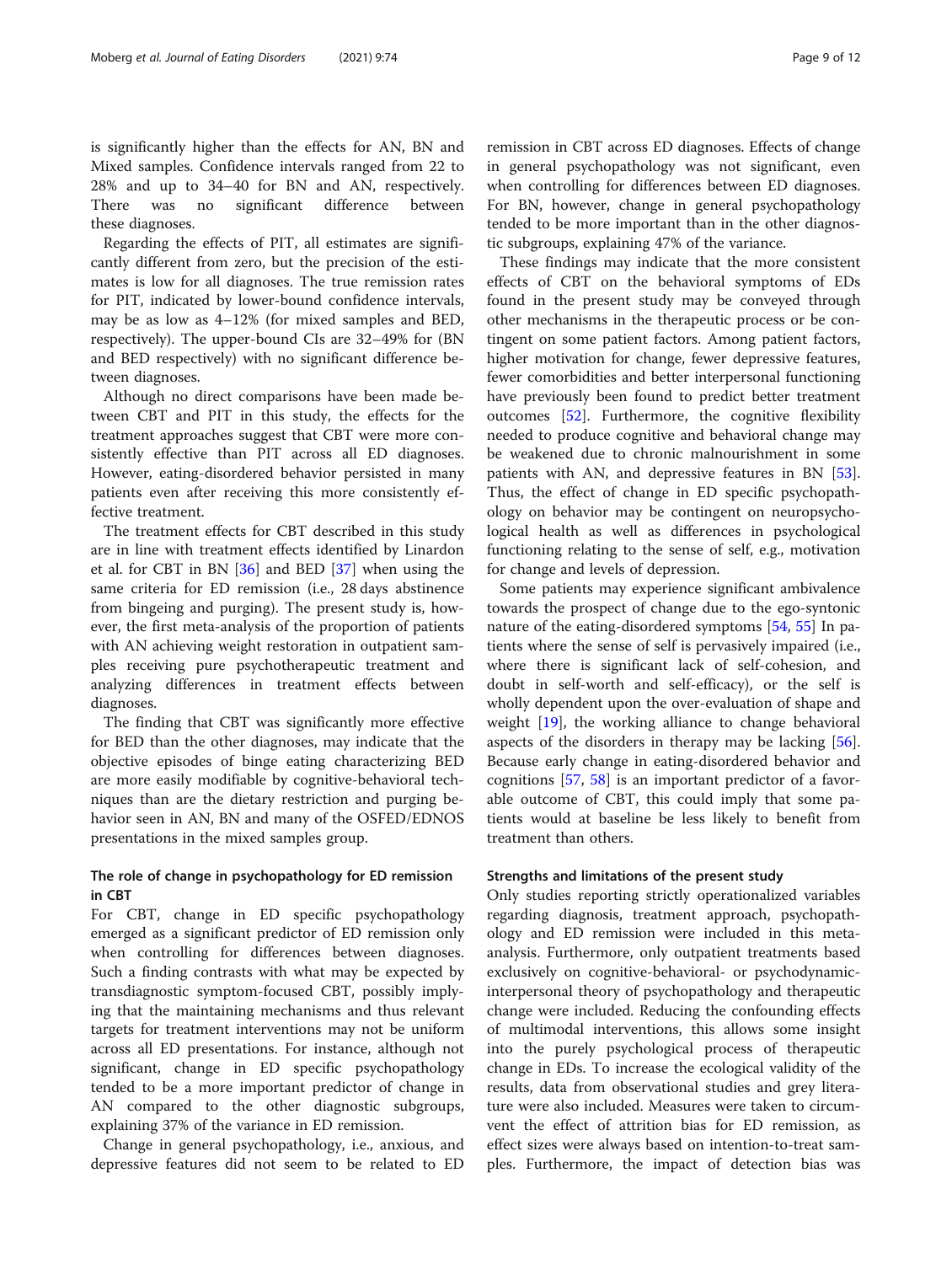reduced by consistently using objective criteria for ED remission. The questions sought to be answered in this article were theoretically motivated and determined before starting data-collection. Such research practice is encouraged because it reduces the amount of reporting bias in the scientific literature [[59\]](#page-11-0).

Several features of this study may warrant caution in interpreting the results. The summary effect sizes reported in this study, i.e., event rates, are not controlled effect sizes and indicate only the proportion of patients in remission at follow-up after therapy. As such, a causal relationship between the therapeutic interventions and remission from EDs cannot be established, as several other factors extraneous to therapy itself may affect this outcome.

Furthermore, our sample of studies are characterized by a disproportionate distribution of CBT and PIT samples; CBT being six times more frequent than PIT. Exclusion of papers due to high risk of detection bias also disproportionally affected PIT studies, since these were few to begin with and a high proportion of them excluded. This limits the generalizability of the present findings regarding the effects of PIT. As the number of PIT studies were small for each of the ED diagnoses, it is not at the present possible to conclude with any certainty about its effects.

Although the overall methodological quality of the studies included were satisfactory, there was risk of selection bias in a high proportion of the studies. This was due to screening processes excluding a high proportion of potentially eligible participants. Exclusive screening processes warrants concern about whether the selected samples truly represent the population in question, i.e., people with EDs.

Publication bias is a prevalent phenomenon in psychological research [\[60](#page-11-0)]. There was no evidence of publication bias in the effect sizes for remission. However, methods for detecting publication bias do not perform well when heterogeneity in the effect sizes is large as in this meta-analysis [[48\]](#page-11-0), and the results must therefore be interpreted with caution.

Baseline differences in patients psychological functioning, e.g., the severity of eating disordered psychopathology, depression, anxiety, and impairment in the sense of self is not accounted for in this study. We attempted to examine the role of comorbid PDs in remission. However, not enough studies which included or screened for this in patients were found to analyze the effect of treatment for patients with- and without PDs.

### Directions for future research

In this study we examined the effect of change in ED specific- and general psychopathology on remission and did not find a statistically significant effect for CBT. We suggested that some baseline patient characteristics (general- and ED specific psychopathology and interpersonal difficulties) may be responsible for this, i.e., that patients who are high in these traits may be less likely to benefit from treatment than those who are lower in these traits to begin with. This has, however, not been examined in the present study. Future meta-analyses could help inform on this question by including baseline traits as predictors of therapy outcomes.

To make PIT a legitimate treatment alternative to CBT there is a need for more RCTs and observational studies examining the efficacy/effectiveness of these treatments on objective outcome criteria. Also, more consistent definitions of ED remission and agreement on relevant outcome measures, across different treatment approaches would contribute to making comparisons between treatments possible. Studies on ED remission in PIT tend to use remission definitions pointing to those aspects of psychological functioning underlying eatingdisordered behavior instead of behavioral definitions, as used by CBT studies. Perhaps, primary studies should use both definitions independently of treatment approach, making the outcomes possible to compare directly to each other.

Furthermore, only ten studies included or screened for PDs in the patient samples. Given that PDs are highly comorbid with EDs, it would be useful to know whether therapy is as effective for them or whether they may require other interventions instead/in addition to cognitive behavioral techniques or whether psychodynamic interventions have some benefit especially for these patients. Therefore, it would be informative if primary clinical studies included patients with PDs and reported the proportion of the sample they made up.

### Conclusion

Our findings suggest that CBT showed more consistent treatment effects than PIT, indicating that a therapeutic focus on the ED specific behavior, which is characteristic for CBT may be necessary to reliably produce behavioral ED remission. The results of the present study confirm, however, that EDs are multifaceted psychiatric states with need for a thorough understanding about precipitating and maintaining factors. Some of the findings in this study suggest that other aspects of psychological functioning than those pertaining exclusively to ED specific cognitions and behavior may affect treatment outcomes and warrant therapeutic attention; a) the effect of change in ED psychopathology was not sufficient to explain rates of ED remission, b) higher remission rates for CBT in BED than in the other ED presentations. Although the results of the present study suggest that CBT has the best effect on remission, there is a need to further investigate why change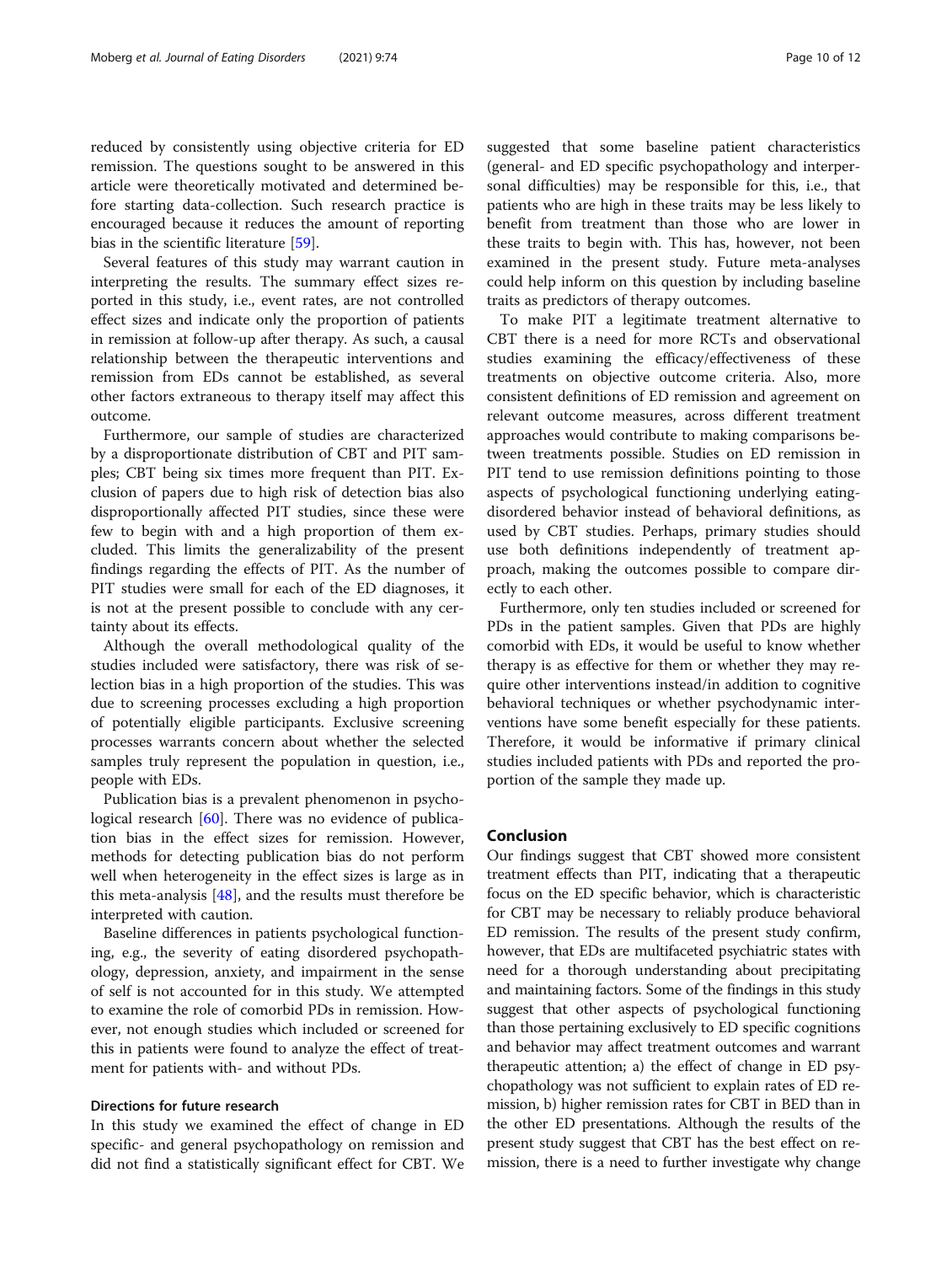#### <span id="page-10-0"></span>Abbreviations

AN: Anorexia nervosa; BED: Binge eating disorder; BN: Bulimia nervosa; CBT: Cognitive behavior therapy; ED: Eating disorder; PD: Personality disorder; PIT: Psychodynamic-interpersonal therapy; RCT: Randomized controlled trial

### Supplementary Information

The online version contains supplementary material available at [https://doi.](https://doi.org/10.1186/s40337-021-00430-8) [org/10.1186/s40337-021-00430-8.](https://doi.org/10.1186/s40337-021-00430-8)

Additional file 1: Appendix A. References for primary studies included in the meta-analyses. Appendix B. Search strategy. Appendix C. Funnel plot. **Appendix D.** Publication bias assessment. **Appendix E.** Primary study characteristics sorted by diagnostic subgroup. **Appendix F.** Primary study quality assessment.

#### Acknowledgements

The authors would like to thank Torstein Låg, senior academic librarian at the University Library of UiT The Arctic University of Norway (UiT) for giving advice on search engines, reviewing the search strategy, and helping with interpretation of the results of meta-analysis; Matthias Mittner, associate professor at the Department of Psychology at UiT gave advice on preregistration and statistical methods in the beginning of the project; and the publication fund at UiT The Arctic University of Norway for granting coverage of the processing charge for this manuscript.

#### Authors' contributions

LTM developed and researched the conceptual framework and design of the study, coded, and analyzed data and wrote up the article. BS participated in developing research questions, coded, and analyzed data, participated in writing up the article, and prepared data tables. RGS reviewed drafts, helped specify research questions and planning analyses, and helped structuring the text and interpreting results. ADM reviewed drafts, suggested operational definitions of variables, and helped interpreting results. The author(s) read and approved the final manuscript.

#### Authors' information

Leif Tore Moberg, psychologist at Stavanger District Psychiatric Services; Birgitte Solvang, psychologist at Child and Adolescent Mental Health Care, Østfold Hospital; Rannveig Grøm Sæle, associate professor at the Department of Psychology at UiT The Arctic University of Norway; Anna Dahl Myrvang, Ph.D. candidate at the Department of Psychology at UiT The Arctic University of Norway.

#### Funding

The article processing charge is paid for by the publication fund at UiT The Arctic University of Norway.

#### Availability of data and materials

The datasets generated and analyzed during the current study are available in the Open Science Framework repository [\[61](#page-11-0)], at <https://osf.io/8mynp/>

#### **Declarations**

Ethics approval and consent to participate Not applicable.

#### Consent for publication

Not applicable.

#### Competing interests

The authors declare that they have no competing interests.

#### Received: 20 October 2020 Accepted: 9 June 2021 Published online: 26 June 2021

#### References

- 1. Lock JD, Fitzpatrick KK. Anorexia nervosa. BMJ Clin Evid. 2009;2009:1011. 2. Steinhausen HC, Weber S. The outcome of bulimia nervosa: findings from one-quarter century of research. Am J Psychiatry. 2009;166(12):1331–41. <https://doi.org/10.1176/appi.ajp.2009.09040582>.
- 3. Westmoreland P, Krantz MJ, Mehler PS. Medical complications of anorexia nervosa and bulimia. Am J Med. 2016;129(1):30–7. [https://doi.org/10.1016/j.a](https://doi.org/10.1016/j.amjmed.2015.06.031) [mjmed.2015.06.031](https://doi.org/10.1016/j.amjmed.2015.06.031).
- 4. Arcelus J, Mitchell AJ, Wales J, Nielsen S. Mortality rates in patients with anorexia nervosa and other eating disorders. A meta-analysis of 36 studies. Arch Gen Psychiatry. 2011;68(7):724–31. [https://doi.org/10.1001/a](https://doi.org/10.1001/archgenpsychiatry.2011.74) [rchgenpsychiatry.2011.74](https://doi.org/10.1001/archgenpsychiatry.2011.74).
- 5. American Psychiatric Association., American Psychiatric Association. DSM-5 Task Force. Diagnostic and statistical manual of mental disorders : DSM-5, vol. xliv. 5th ed. Washington, D.C.: American Psychiatric Association; 2013. p. 947.
- 6. Eddy KT, Dorer DJ, Franko DL, Tahilani K, Thompson-Brenner H, Herzog DB. Diagnostic crossover in anorexia nervosa and bulimia nervosa: implications for DSM-V. Am J Psychiatry. 2008;165(2):245–50. [https://doi.org/10.1176/a](https://doi.org/10.1176/appi.ajp.2007.07060951) [ppi.ajp.2007.07060951.](https://doi.org/10.1176/appi.ajp.2007.07060951)
- 7. Castellini G, Lo Sauro C, Mannucci E, Ravaldi C, Rotella CM, Faravelli C, et al. Diagnostic crossover and outcome predictors in eating disorders according to DSM-IV and DSM-V proposed criteria: a 6-year follow-up study. Psychosom Med. 2011;73(3):270–9. [https://doi.org/10.1097/PSY.0b013e3182](https://doi.org/10.1097/PSY.0b013e31820a1838) [0a1838.](https://doi.org/10.1097/PSY.0b013e31820a1838)
- 8. Martinussen M, Friborg O, Schmierer P, Kaiser S, Overgard KT, Neunhoeffer AL, et al. The comorbidity of personality disorders in eating disorders: a meta-analysis. Eat Weight Disord. 2017;22(2):201–9. [https://doi.org/10.1007/](https://doi.org/10.1007/s40519-016-0345-x) s40519-016-0345-x
- 9. Hudson JI, Hiripi E, Pope HG, Kessler RC. The prevalence and correlates of eating disorders in the national comorbidity survey replication. Biol Psychiatry. 2007;61(3):348–58. [https://doi.org/10.1016/j.biopsych.2006.03.040.](https://doi.org/10.1016/j.biopsych.2006.03.040)
- 10. Berkman ND, Lohr KN, Bulik CM. Outcomes of eating disorders: a systematic review of the literature. Int J Eat Disord. 2007;40(4):293–309. [https://doi.](https://doi.org/10.1002/eat.20369) [org/10.1002/eat.20369](https://doi.org/10.1002/eat.20369).
- 11. Jones A, Lindekilde N, Lubeck M, Clausen L. The association between interpersonal problems and treatment outcome in the eating disorders: a systematic review. Nord J Psychiat. 2015;69(8):563–73. [https://doi.org/10.31](https://doi.org/10.3109/08039488.2015.1019924) [09/08039488.2015.1019924](https://doi.org/10.3109/08039488.2015.1019924).
- 12. Garner DM, Bemis KM. A cognitive-behavioral approach to anorexia-nervosa. Cognitive Ther Res. 1982;6(2):123–50. <https://doi.org/10.1007/BF01183887>.
- 13. Fairburn CG, Cooper Z, Shafran R. Cognitive behaviour therapy for eating disorders: a "transdiagnostic" theory and treatment. Behav Res Ther. 2003; 41(5):509–28. [https://doi.org/10.1016/S0005-7967\(02\)00088-8.](https://doi.org/10.1016/S0005-7967(02)00088-8)
- 14. Gabbard GO. Psychodynamic psychiatry in clinical practice, vol. xiv. 5th ed. Washington, DC: American Psychiatric Publishing; 2014. p. 639.
- 15. Klerman GL. Interpersonal psychotherapy of depression, vol. xi. New York: Basic Books; 1984. p. 255.
- 16. Fairburn CG. Cognitive behavior therapy and eating disorders, vol. xii. New York: Guilford Press; 2008. p. 324.
- 17. Waller G, Tatham M, Turner H, Mountford VA, Bennetts A, Bramwell K, et al. A 10-session cognitive-behavioral therapy (CBT-T) for eating disorders: outcomes from a case series of nonunderweight adult patients. Int J Eat Disorder. 2018;51(3):262–9. [https://doi.org/10.1002/eat.22837.](https://doi.org/10.1002/eat.22837)
- 18. Allen JG, Fonagy P, Bateman A. Mentalizing in clinical practice, vol. xix. 1st ed. Washington, DC: American Psychiatric Pub.; 2008. p. 403.
- 19. Basten C, Touyz S. Sense of self: its place in personality disturbance, psychopathology, and Normal experience. Rev Gen Psychol. 2020;24(2):159– 71. [https://doi.org/10.1177/1089268019880884.](https://doi.org/10.1177/1089268019880884)
- 20. Schore AN. Advances in neuropsychoanalysis, attachment theory, and trauma research: implications for self psychology. Psychoanal Inq. 2002; 22(3):433–84. <https://doi.org/10.1080/07351692209348996>.
- 21. Schore AN. Relational trauma and the developing right brain: an interface of psychoanalytic self psychology and neuroscience. Ann N Y Acad Sci. 2009; 1159(1):189–203. [https://doi.org/10.1111/j.1749-6632.2009.04474.x.](https://doi.org/10.1111/j.1749-6632.2009.04474.x)
- 22. Bachner-Melman R, Zohar AH, Ebstein RP, Bachar E. The relationship between selflessness levels and the severity of anorexia nervosa